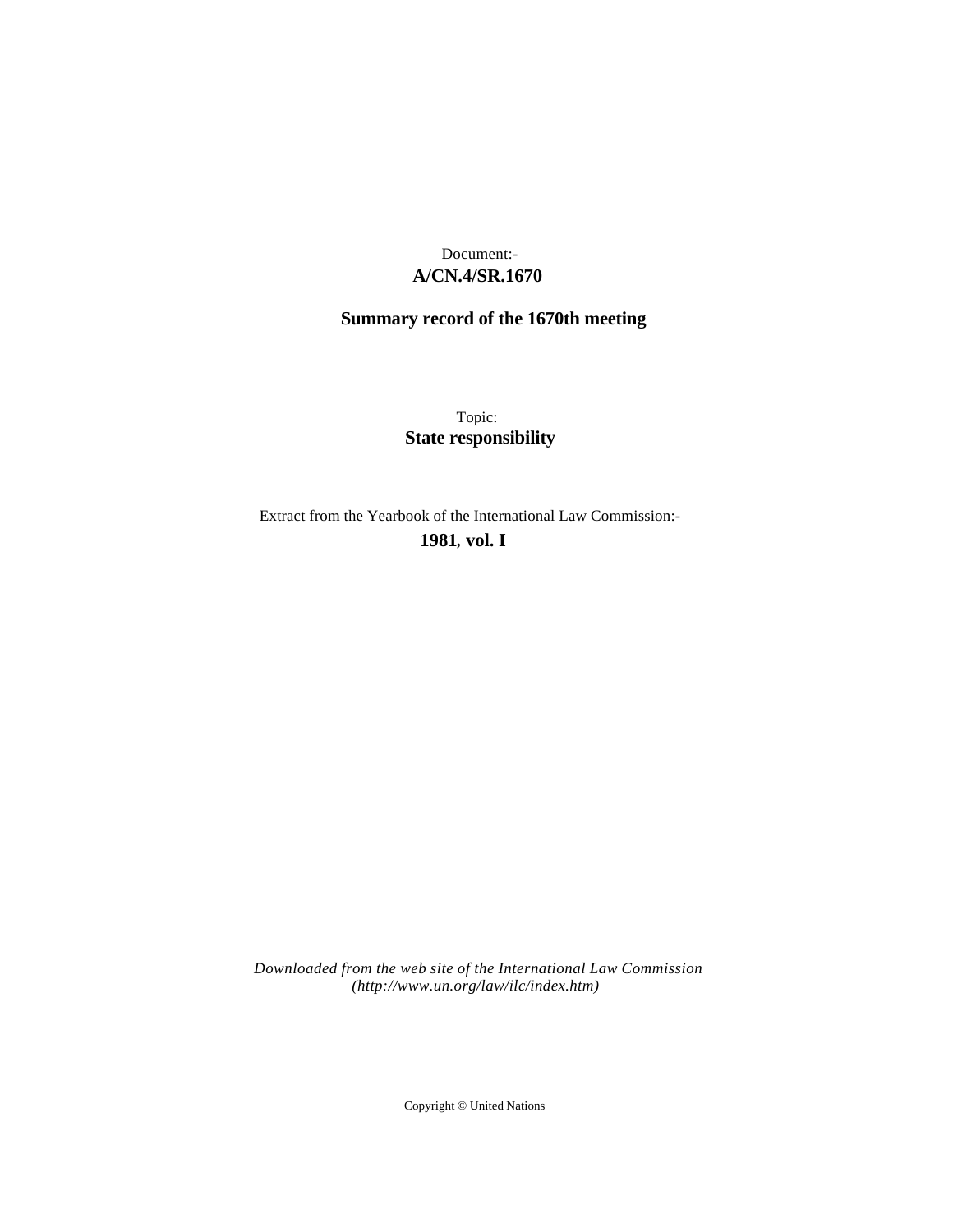regime was being built up. The Commission must therefore engage in major work of research, adaptation of the traditional rules, and progressive development of the law. It must move ahead and try to develop the general principles that would govern Part 2 of the draft. Various opinions had been expressed in that regard. Mr. Aldrich had thought that it might be possible to forgo general principles, whereas Mr. Jagota had suggested that the Commission should wait a little before formulating them. Personally, he considered that the Commission should first of all study the existing rules and their practical application. As he had indicated at the previous meeting, articles 1 to 3 could be broadened in scope so that they genuinely covered all of Part 2 of the draft. If the Commission agreed with that point of view, the work could be undertaken by the Drafting Committee in keeping with the Special Rapporteur's directions.

45. Finally, it was highly desirable that the discussion of the articles under consideration should be properly reflected in the Commission's report on the current session, as it would be very instructive for the international community and, in particular, for the Sixth Committee of the General Assembly.

*The meeting rose at 1 p.m.*

### **1670th MEETING**

### *Thursday, 11 June 1981, at 10.10 a.m.*

### *Chairman:* Mr. Doudou THIAM

*Present:* Mr. Aldrich, Mr. Boutros Ghali, Mr. Calle y Calle, Mr. Diaz Gonzalez, Mr. Evensen, Mr. Francis, Mr. Jagota, Mr. Pinto, Mr. Quentin-Baxter, Mr. Reuter, Mr. Riphagen, Mr. Sahovic, Mr. Sucharitkul, Mr. Tabibi, Mr. Ushakov, Mr. Verosta, Mr. Yankov.

## **State responsibility** *(continued)* **(A/CN.4/344)** [Item 4 of the agenda]

#### **The content, forms and degrees of international responsibility (Part 2 of the draft articles)** *(continued)*

### DRAFT ARTICLES SUBMITTED BY THE SPECIAL RAPPORTEUR *(continued)*

ARTICLES 1, 2 and 3<sup>1</sup>  *(concluded)*

1. Mr. USHAKOV said he disagreed with the assertions by some members of the Commission that

it was not possible to lay down general rules of international law on the regime of State responsibility.

2. Admittedly, while special rules applicable to internationally wrongful acts did exist, they were not detailed rules like those of domestic law but more general rules, applicable to specific categories of internationally wrongful acts. In addition to those rules, there were some truly general rules, which included special rules. Indeed, the special rules gave rise to the general rules, which were based on them, whereas the general rules were developed and clarified in the special rules. The principles on which international law was based constituted a category of particularly general rules. Such principles were stated, for example, in Article 2 of the Charter of the United Nations.

3. Mr. Reuter (1669th meeting) held the view that the study of the consequences of internationally wrongful acts led to the statement of special rules, but such rules necessarily implied general rules, under which they were grouped. The special rules contained in Article 11 of the Charter, for example, had no meaning except in relation to the general rule in Article 10, which defined in general terms the functions and powers of the General Assembly. Conversely, the special rules in Article 11 were essential in order to clarify the conditions of the application of the general rule contained in Article 10. Similarly, the general principles stated in articles 1 to 4 of chapter I of Part  $1<sup>2</sup>$  of the draft embraced all the rules in the succeeding chapters.

4. As Mr. Jagota *(ibid.)* had suggested, the general rules to be formulated by the Commission with respect to Part 2 of the draft might possibly be inserted in chapter I of Part 1. In addition to those very general principles, there were general principles relating to each chapter of the draft articles. For example, article 5 of Part 1 of the draft articles, which marked the beginning of chapter II, stated the general rule of the attribution to the State of the conduct of its organs, a rule which was clarified in the other articles of that chapter. The three draft articles under consideration did not, as they stood, express general rules universally applicable to the effects of internationally wrongful acts. Even if special rules on the subject existed, it was important to begin by enunciating general principles. He had no doubt that the Commission would be able to derive such principles from the practice of States, from judicial decisions and from the doctrine.

5. Several members of the Commission had wondered whether the draft articles in Part 1 constituted the adequate basis needed for the formulation of the draft articles in Part 2. For his own part, he believed that, with a few minor exceptions, the draft articles already adopted provided a good working basis for the future work of the Commission. Mr. Reuter had

For texts, see 1666th meeting, para. 9.

<sup>&</sup>lt;sup>2</sup> See 1666th meeting, footnote 3.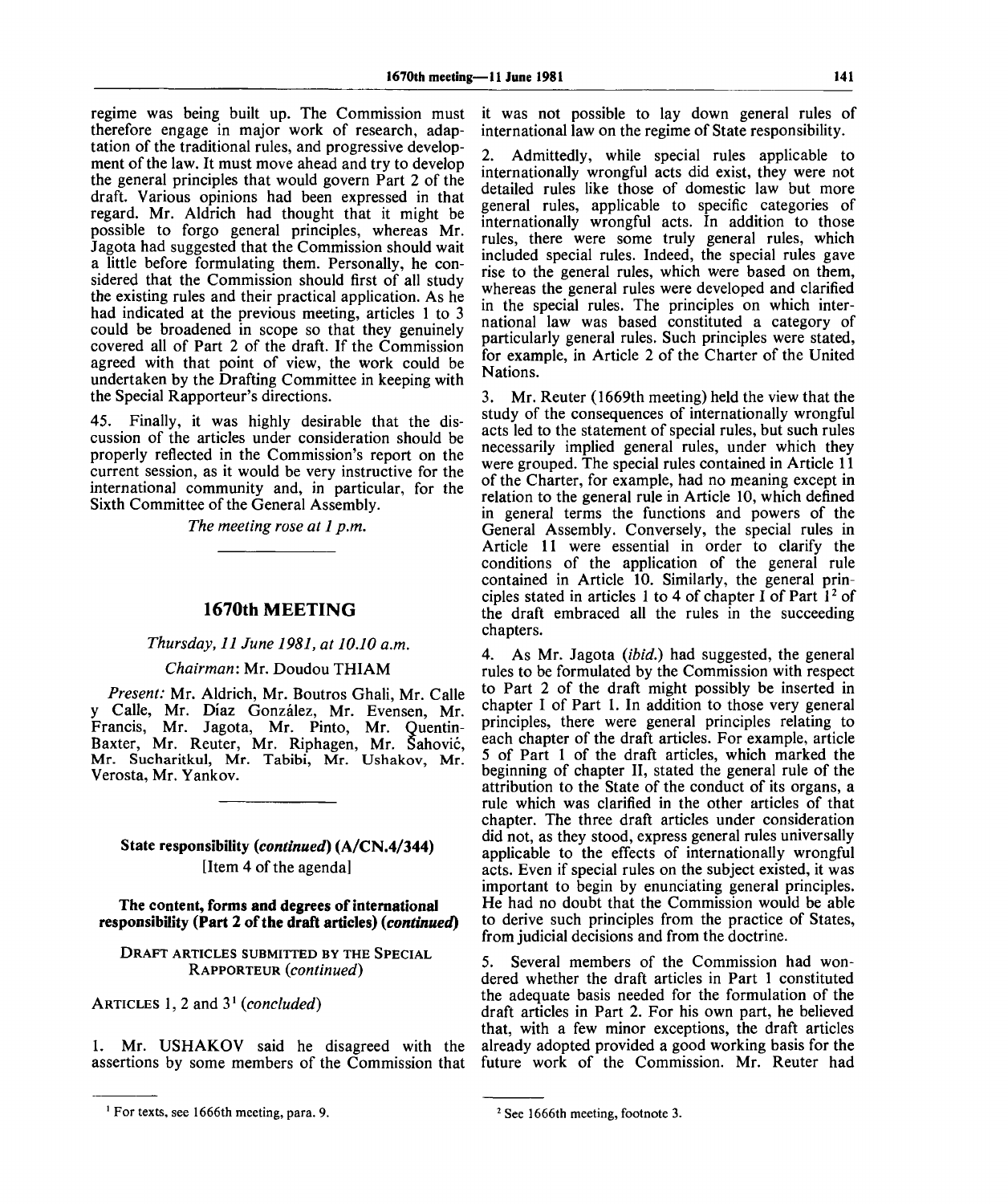referred to the fact that, in Part 1 of the draft articles, injury did not appear as a basis for a responsibility. The reason why it did not appear therein as such was that the Commission shared the view that the breach of an international obligation always entailed injury, or at least prejudice, if indeed an "injury" necessarily entailed physical damage. It was unnecessary, therefore, to refer to prejudice as a basis for responsibility. Having accepted that prejudice existed in all cases, the Commission was currently at liberty to evaluate the prejudice which could be caused and to seek means of reparation.

6. Admittedly, the breach of some international obligations might give rise to responsibility without the existence of any prejudice. If a State party to the International Convention on the Elimination of All Forms of Racial Discrimination did not introduce into its legislation measures prohibiting racial discrimination, despite the obligation to do so imposed on it by the instrument in question, its responsibility was entailed, since its obligation had not been performed. However, if there was no racial discrimination of any kind in that State, there was no prejudice to individuals, to States or to the international community. Such cases were rare, however. Consequently, while prejudice had not been mentioned as a basis for responsibility in Part 1 of the draft articles and while the breach of an international obligation could, in exceptional circumstances, not entail prejudice, there was nothing to prevent the Commission from formulating rules on the consequences of internationally wrongful acts.

7. Referring to article 19 of Part 1 of the draft articles, concerning international crimes and delicts, he said that the drafting of that provision had been an act of codification as much as of the progressive development of international law on the part of the Commission. The Commission should certainly take that article as a basis when preparing the draft articles in Part 2. Under article 19, paragraph 2, an international crime resulted from the breach by a State of an international obligation *erga omnes.* What emerged from that article was that the States authorized to take countermeasures were not only the States directly affected, but all States, authorized as they were to "respond" to the breach of an international obligation essential for the protection of fundamental interests of the international community. Far from impeding the preparation of Part 2 of the draft articles, article 19 should facilitate the Commission's task. Obviously, the countermeasures which could be taken against the State which was the author of an international crime must be those allowed under international law. To take the example given at the previous meeting by Mr. Reuter, a State clearly could not, by way of countermeasures, have the hands of prisoners of war cut off. It was for the Commission to indicate the countermeasures authorized by international law.

8. Referring to the English text of draft article 1, under which a breach of an international obligation by a State did not, as such and for that State, affect the "force" of that obligation, he pointed out that the question whether an obligation was in force or not was a matter to be determined not by the draft articles but by primary rules. For all treaty obligations, reference should be made to the law of treaties, as codified in the Vienna Convention.<sup>3</sup> Under article 60 of that instrument, a party to a treaty could terminate it, under certain conditions, in the event of a material breach of that treaty by another party. It was therefore not possible to declare that an international obligation remained in force once it had been breached. What counted, under article 18, paragraph 1, of Part 1 of the draft articles, was that the wrongful act should have been committed at a time when the obligation was in force. For the purposes of the draft articles, therefore, it was sufficient that the obligation should have been in force in respect of the State in question, in accordance with the applicable primary rules. In that respect, the wording of draft article 1 was not satisfactory.

9. Mr. FRANCIS said that while Mr. Ushakov's observations concerning the status of draft article 1 must of course be taken into account by the Special Rapporteur, it was his view that, since Part 2 was concerned, *inter alia,* with the consequences of a wrongful act, the inclusion of draft article 1 was warranted. Furthermore, a situation in which an obligation did not continue to be in force could obviously not result from the wrongful act of a State. To consider it as such would be to disregard the whole concept *oipacta sunt servanda.* The termination of the existence of an obligation must be the result of the operation of some other law or of the attitude of the affected State. He hoped that the Special Rapporteur would be able to find a neutral wording that would satisfy all the concerns expressed.

10. He recalled that, in his own earlier observations (1668th meeting), he had said that since article 3 was intended to deal with the notion of proportionality it should include a direct reference to that notion. The article should be drafted from the point of view of the rights of the injured States, rather than emphasizing the rights of the author State. That approach had been adopted in draft articles 30 and 34 of Part 1.

11. Mr. REUTER said that, although Mr. Ushakov did not appear to agree with him, he nevertheless agreed with Mr. Ushakov. In respect of draft article 1, for example, the intentions of the Special Rapporteur were clear. He had stated only that a breach of an international obligation did not, in itself, cause that obligation to disappear without making any reference to conventional or customary law. Obviously, the obligation existed before its breach and continued to exist immediately afterwards, at least for a certain time.

<sup>&#</sup>x27; *Ibid.,* footnote 4.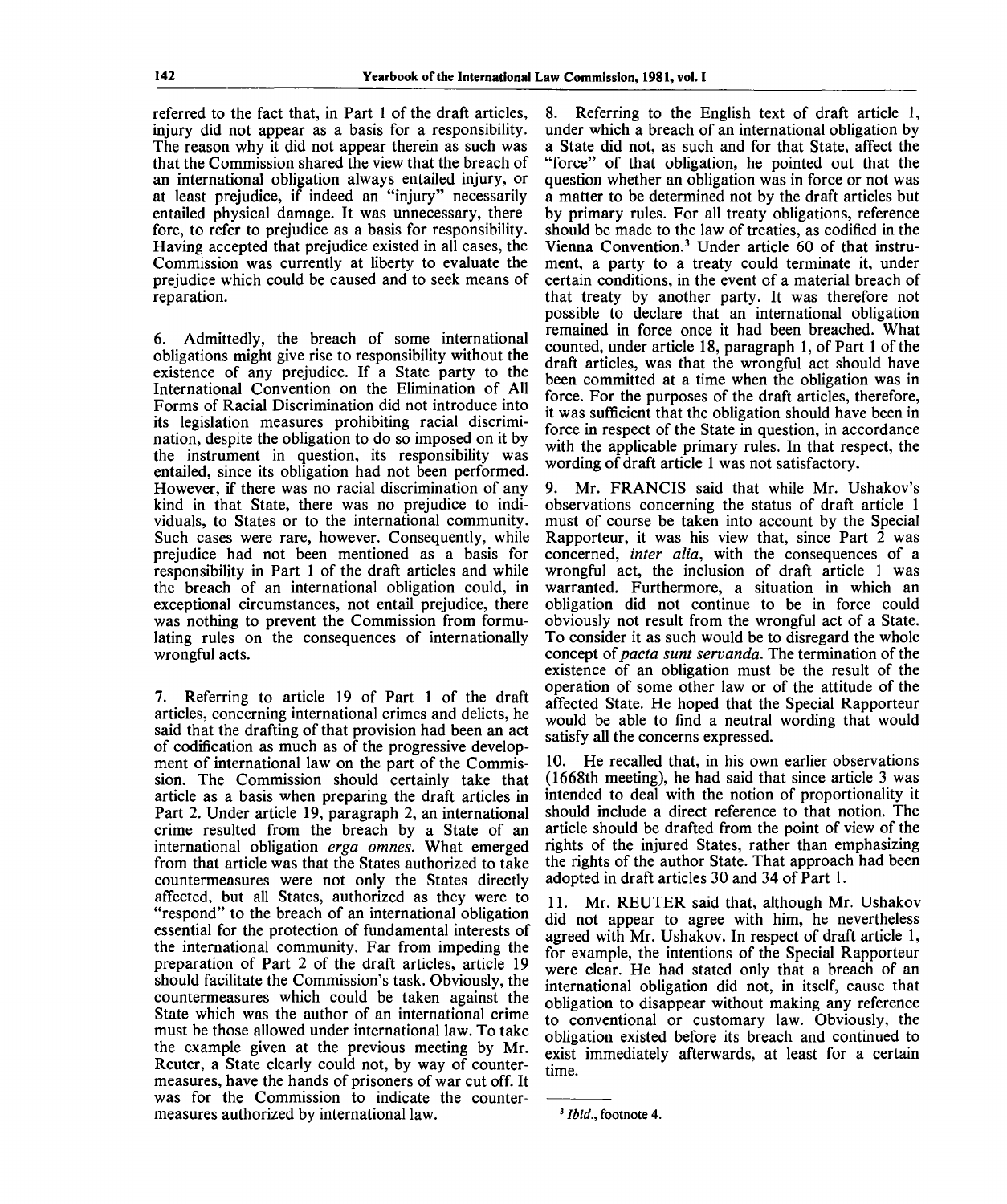12. Referring to article 19 of Part 1 of the draft articles, he emphasized the difficulties created by that provision, which necessitated different regimes of responsibility depending on whether the responsibility in question conferred the universal right to impose sanctions or constituted responsibility for acts resulting in physical injury. In the first case, it would be necessary to draft both detailed and general rules, while in the second case provision would have to be made for reparation measures, independent of the consequential right to impose sanctions.

13. Mr. RIPHAGEN (Special Rapporteur), summing up the Commission's debate on draft articles 1 to 3, said that his initial reaction on rereading the comments made on his preliminary report,<sup>4</sup> both in the Commission and in the Sixth Committee of the General Assembly, had been that the task of reducing them to the form of draft articles was a virtually impossible one. However, he had been encouraged by the thought that, since it had been possible to draft very general rules covering all types of treaty, as in the case of the Vienna Convention, it should also be possible to do so in respect of internationally wrongful acts.

14. That conclusion had led him to draft some very abstract rules, which had been subjected to various degrees of criticism by a number of members of the Commission. While many members had expressed the view that an attempt should be made to draft such preliminary rules, all speakers had expressed doubts as to the wording to be used. He noted that many speakers had referred to the phenomenon of aggression and its legal consequences as a test of the validity of the provisions proposed. In that connection, he wished to point out that the articles would cover many other types of wrongful acts, and that the regime of State responsibility applicable in cases of aggression was a special regime, which draft article 2 was intended to safeguard. Although the Commission had always envisaged the existence of several different regimes of State responsibility, that did not exclude the possibility that some rules would be applicable to all of them.

15. Draft articles 1 to 3 had been criticized as stating nothing and as stating too much. Those articles should be read as applicable, unless otherwise provided for either in subsequent articles or in the rules referred to in article 2. In that regard, Mr. Aldrich had suggested that articles 1 and 3 should be reworked by combining them in one provision stating that a breach of an obligation affected existing rights and obligations only as provided in Part 2 of the draft articles (1669th meeting, para. 5). He had also suggested that article 2 should be reworded to cover other exceptions *(ibid.,* para. 6). That approach might meet, as least partially, the concerns expressed by Mr. Quentin-Baxter (1669th meeting) and others.

16. Referring to the observations made by Mr. Tabibi and Mr. Sucharitkul (1668th meeting), he said that he failed to see how article 1 could be read as protecting the author State or as precluding new observations from arising on the part of the author State.

17. He was inclined to agree with Mr. Francis *(ibid.)* that the words "the force of" should be included in article 1. He had placed them in brackets simply because they has not been used before. At the same time, he noted Mr. Ushakov's objection to the use of the term "force".

18. The underlying idea of draft article 1 was that the fact of a breach did not simply create a new situation to which the old obligation was irrelevant—a rule to which there were practically no exceptions. That concept was, however, not as self-evident as it might appear, and in fact, under the old Civil Code of the Netherlands, in the event of the non-performance of a contractual obligation, that obligation was replaced by the obligation to pay damages.

19. Draft articles 1 to 3 had also been criticized by some members, including Mr. Francis, Mr. Jagota (1669th meeting) and Mr. Sahovic (1668th meeting), as stating too little. In that connection, he agreed that the title of Chapter I—"General Principles"—might be misleading, since the draft articles were simply meant to provide a general framework which was essentially negative in character. The title "Introduction", along the lines of a suggestion by Mr. Aldrich, might be a better and more neutral term. Given the essentially negative character of Chapter I, he doubted whether positive elements should be added to it, as had been suggested by a number of members. However, that question could be taken up after the consideration of the special articles relating to the three basic parameters listed by the Special Rapporteur (A/CN.4/344, para. 7).

20. He agreed with Mr. Reuter (1669th meeting) and Mr. Ushakov (1668th meeting) that consideration of the topic could not be based simply on existing jurisprudence. He had, in fact, stated as much in paragraph 106 of his report.

21. With regard to the suggestion by Mr. Francis *(ibid.)* that Chapter I should include a reference to indirect injury to a third State and to the principle of proportionality, he doubted whether such positive elements should be included in that chapter, for the reasons he had already given. In any event, the question of injury to one or more third States would be dealt with in subsequent chapters.

22. Mr. Tabibi *(ibid.)* had quite rightly referred to new tendencies in international law, particularly the tendency to take account of extra-State interests. That point would be dealt with in the chapters relating to the second and third parameters.

<sup>4</sup>  *Yearbook* .. . *1980,* vol. II (Part One), document A/CN.4/ 330.